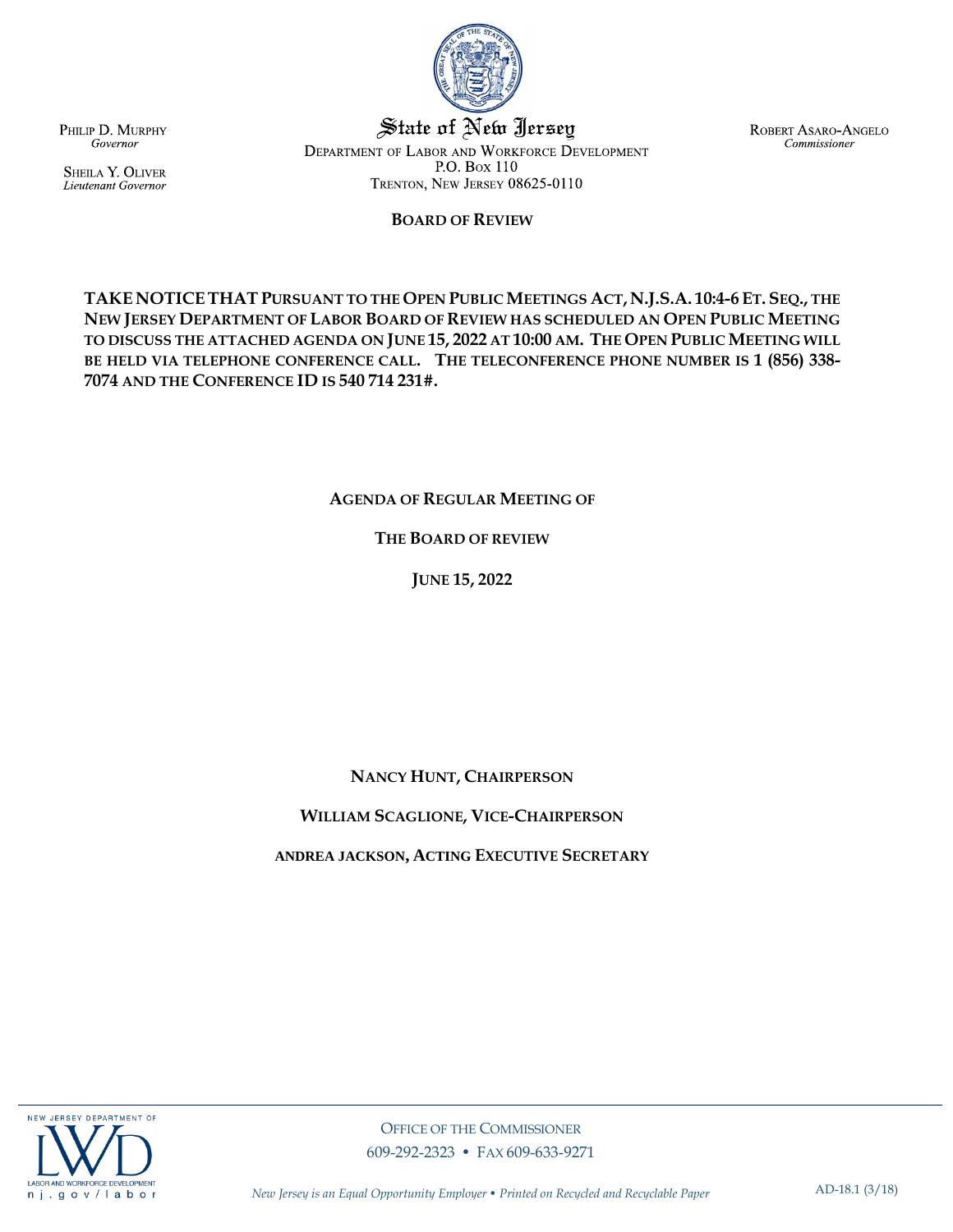## **BOARD MINUTES:**

Submitted for adoption are the minutes of the June 1, 2022, Board meeting.

## **ACTION:**

## **SECTION A – HEARING MATTERS:**

## **A-1 VACATED APPEALS BY THE BOARD OF REVIEW**

1. BETH CALEFATI BOR DKT. 00253406

Claimant's letter was erroneously docketed as an appeal to the Board of Review.

### **ACTION:**

## **A-2 DISMISSED APPEALS BY THE BOARD OF REVIEW DUE TO UNTIMELY FILING OR FOR NON-JUSTICIABLE APPEAL ISSUE**

**1.** ANNMARIE LOZADA BOR DKT. 00238480

Claimant appealed a decision of the Appeal Tribunal holding a disqualification of benefits for leaving work voluntarily without good cause attributable to the work and an ineligibility under ability to work.

2. SHEILA DENSON BOR DKT. 00254591

Claimant appealed a decision of the Appeal Tribunal holding the claimant ineligible for benefits under ability to work.

## **ACTION:**

## **A-3 DENIAL OF REOPENING REQUESTS TO THE BOARD OF REVIEW**

**1.** DAVID MURIEL BOR DKT. 00228414

Board of Review affirmed the Appeal Tribunal's denial of the claimant's request to vacate an appeal dismissing the appeal for non-appearance.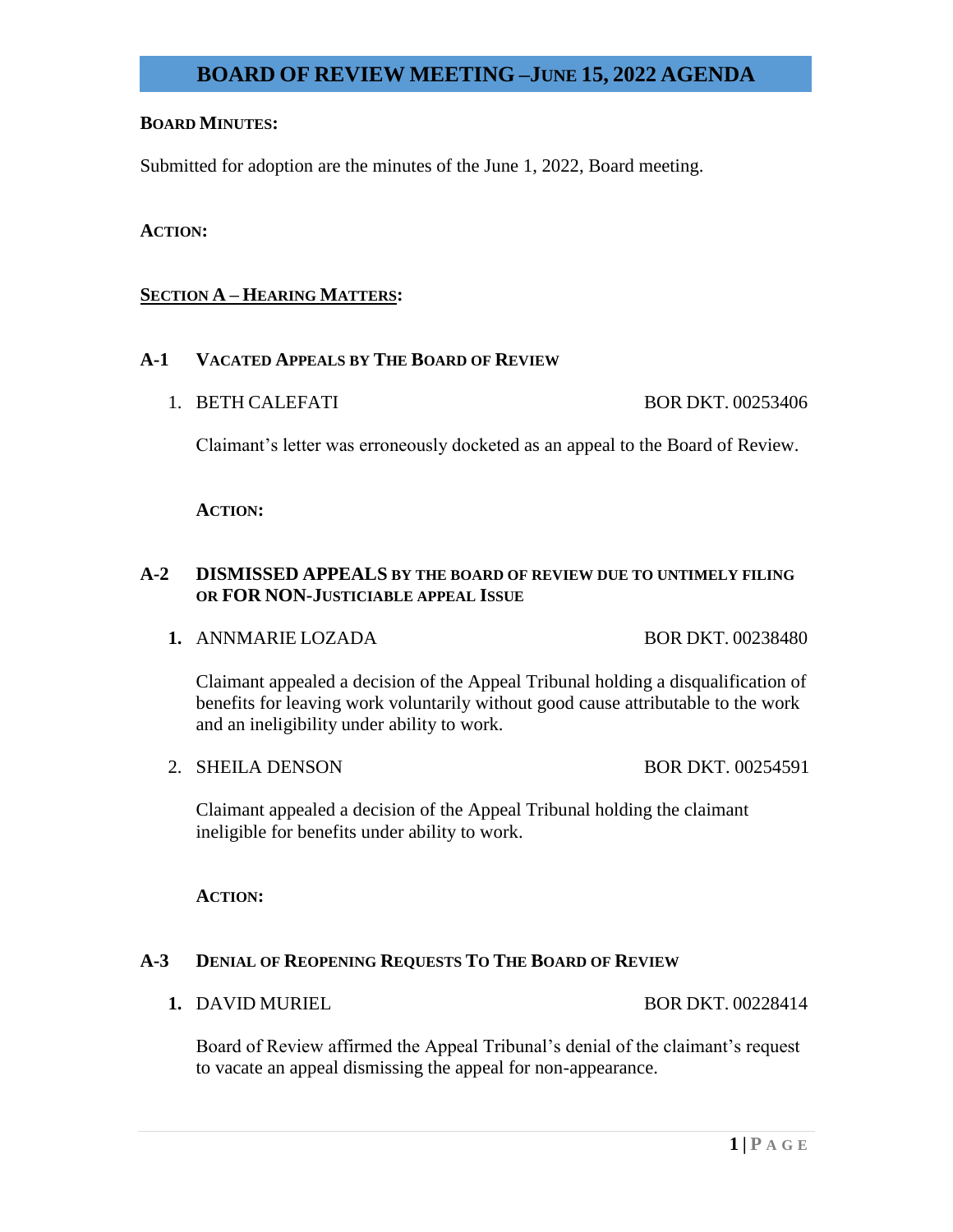## **2.** RONALD SANDS BOR DKT. 00216821

 Claimant requests a reconsideration of the Board of Review decision affirming the Appeal Tribunal decision holding the claimant disqualified for benefits for leaving the job voluntarily.

## **3. ANTHONY WITHERS BOR DKT. 00246993**

 Claimant requests a reconsideration of the Board of Review decision affirming the Appeal Tribunal decision holding the claimant disqualified for benefits for leaving the job voluntarily and denial of Pandemic Unemployment Assistance (PUA) benefits as the claimant's unemployment was not due to one of the COVID-19 related reasons.

### **4. MARIA LLERENA** BOR DKT. 00232137

 Claimant requests a reconsideration of the Board of Review decision affirming the Appeal Tribunal decision dismissing the appeal as late without good cause.

**5.** NICOLE BARNETT BOR DKT. 00247117

 Claimant requests a reconsideration of the Board of Review decision affirming the Appeal Tribunal decision holding the claimant disqualified for benefits for leaving the job voluntarily and a liability to a refund.

**ACTION:**

## **A-4 AFFIRMATIONS OF APPEAL TRIBUNAL DECISIONS BY THE BOARD OF REVIEW**

**1.** ALEX BERMUDEZ BOR DKT. 00250619

Claimant appealed a decision of the Appeal Tribunal holding a disqualification of benefits for misconduct connected with the work, and a liability for a non-fraud refund.

**2.** MARIA BASURTO BOR DKT. 00253269

Claimant appealed a decision of the Appeal Tribunal holding her ineligible for Pandemic Unemployment Assistance (PUA) as the claimant's unemployment was

## **2 | P A G E**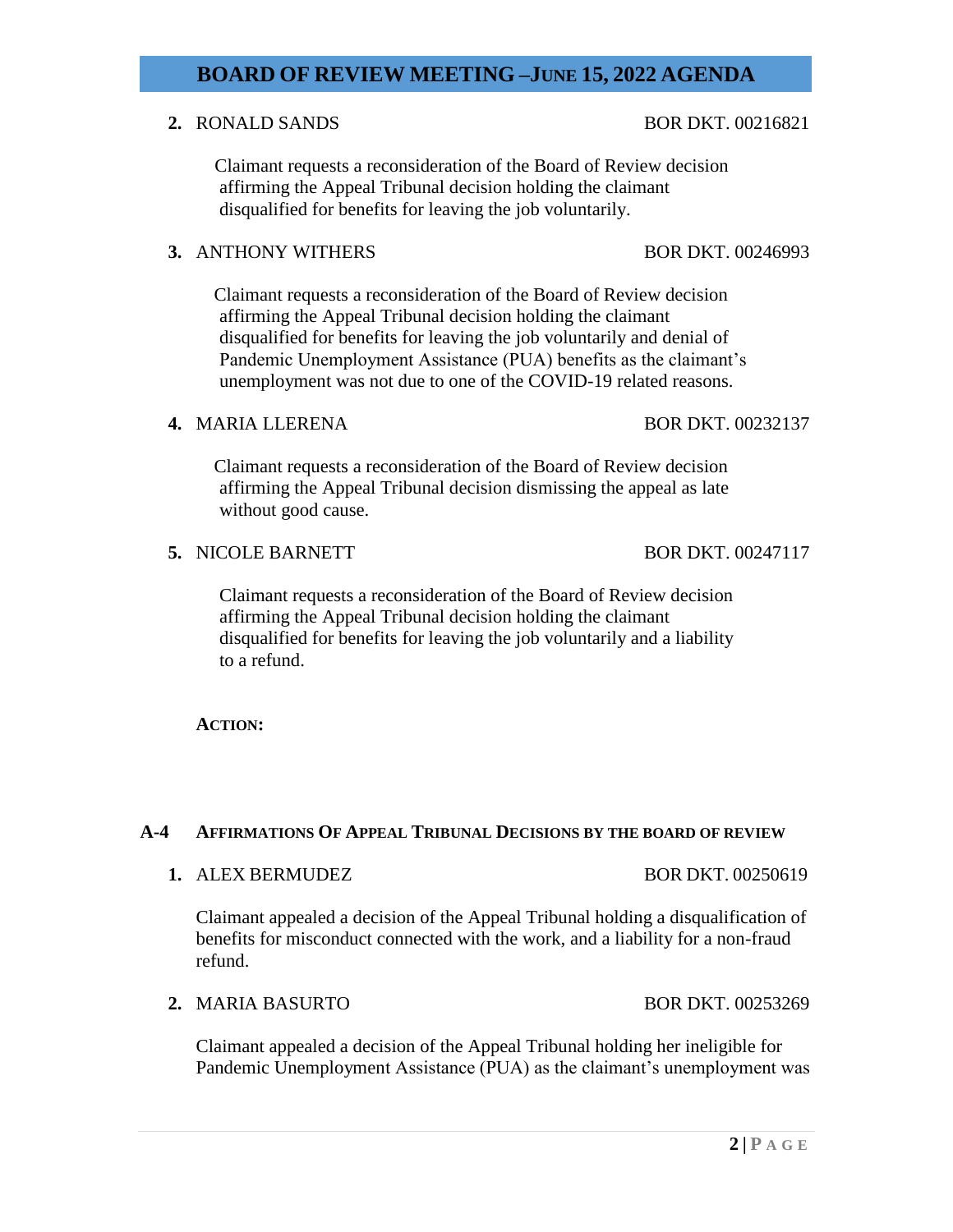not due to one of the COVID-19 related reasons under the CARES Act, and liable for a non-fraud refund.

**3.** ARIANA DURAN BOR DKT. 00252934

Claimant appealed a decision of the Appeal Tribunal dismissing appeal as late without good cause.

**4.** ANN KATONA BOR DKT. 00251982

Claimant appealed a decision of the Appeal Tribunal holding a disqualification of benefits for leaving work voluntarily, an ineligibility of Pandemic Unemployment Assistance (PUA) benefits as the claimant's unemployment was not due to one of the COVID-19 related reasons identified under the CARES Act, and a liability for a non-fraud refund.

**5.** SUSIE ARIAS BOR DKT. 00254870

Claimant appealed the decision of the Appeal Tribunal holding a disqualification of benefits for leaving work voluntarily without good cause attributable to the work and a denial of Pandemic Unemployment Assistance (PUA) benefits as the claimant's unemployment was not due to one of the COVID-19 related reasons.

**6.** JACK GUZMAN BOR DKT. 00251251

Claimant appealed a decision of the Appeal Tribunal holding the claimant liable for a non-fraud refund.

**7.** RACHID ELGHARFAOUI BOR DKT. 00251792

Claimant appealed a decision of the Appeal Tribunal holding a disqualification of benefits for leaving work voluntarily, and a liability for a non-fraud refund.

**ACTION:**

### **A-5 MODIFICATIONS OF APPEAL TRIBUNAL DECISIONS BY THE BOARD OF REVIEW**

**1.** JASMINE ESTRADA BOR DKT. 00251372

Claimant appealed the decision of the Appeal Tribunal holding a disqualification of benefits for leaving work voluntarily without good cause attributable to the work, a denial of Pandemic Unemployment Assistance (PUA) benefits as the claimant's unemployment was not due to one of the COVID-19 related reasons, and a liability to a non-fraud refund.

**3 | P A G E**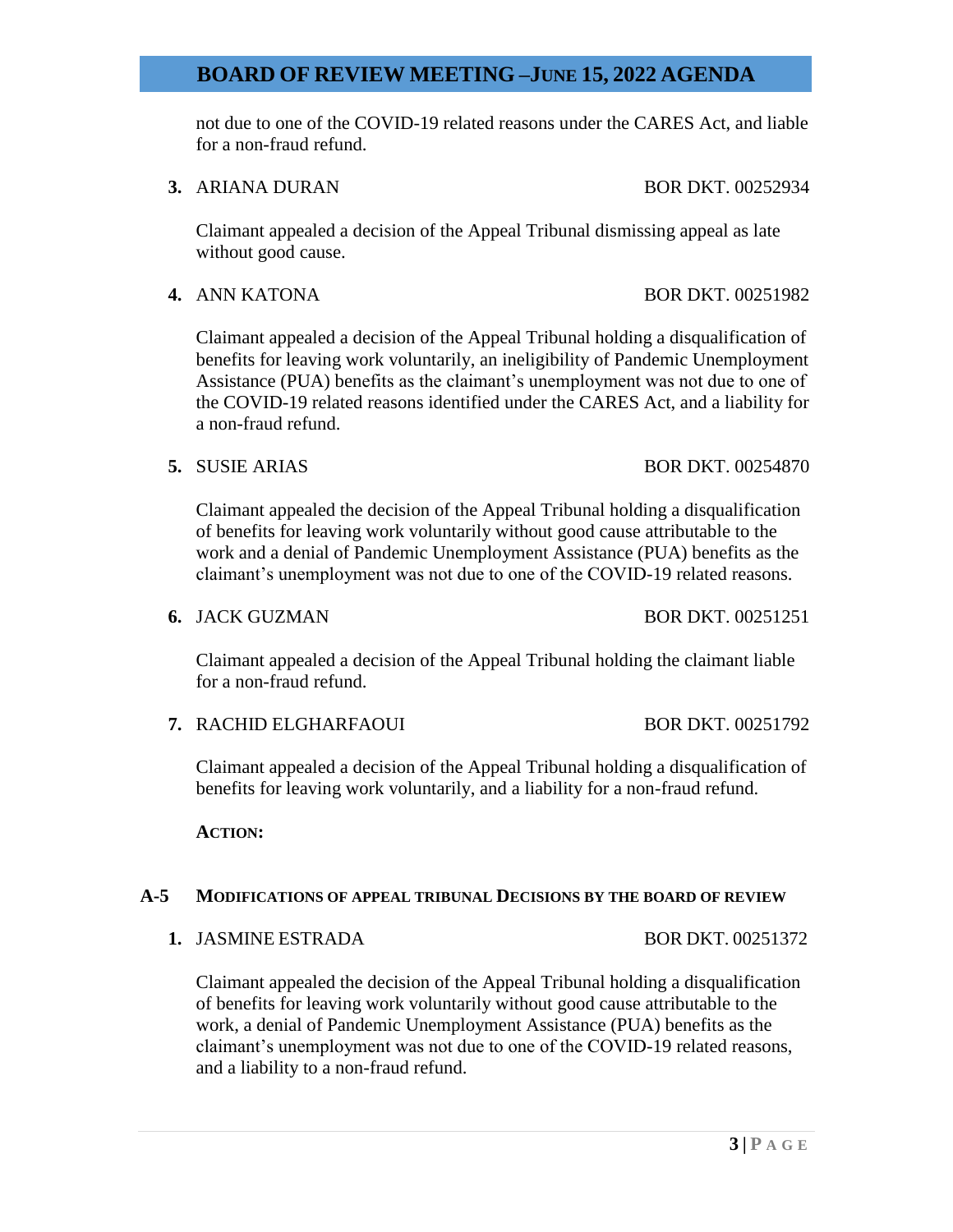**2.** TIONDRA COOPER BOR DKT. 00250942

Claimant appealed a decision of the Appeal Tribunal holding the claimant liable for a non-fraud refund.

**ACTION:**

## **A-6 REOPENED AND REMANDED DECISIONS TO THE APPEAL TRIBUNAL**

1. CHRISTOPHER SANTIAGO BOR DKT. 00249260

 Claimant requests a reconsideration of the Board of Review decision affirming the Appeal Tribunal decision holding the claim for Unemployment Compensation for Ex-Servicemen benefits invalid on the ground that the claimant lacked qualifying wages to establish a valid claim.

**ACTION:**

## **A-7 REMANDS TO THE APPEAL TRIBUNAL OR DEPUTY BY THE BOARD OF REVIEW**

**1.** JASMIN SMITH BOR DKT. 00249486

Claimant appealed a decision of the Appeal Tribunal holding an ineligibility for benefits under employed full-time and a refund liability due to employed with earnings.

2. KERYNN SZCZUBELEK BOR DKT. 00251702

and a liability to a non-fraud refund.

Claimant appealed the decision of the Appeal Tribunal holding a disqualification of benefits for leaving work voluntarily without good cause attributable to the work, a denial of Pandemic Unemployment Assistance (PUA) benefits as the claimant's unemployment was not due to one of the COVID-19 related reasons,

Employer appealed the decision of the Appeal Tribunal holding no disqualification for benefits for misconduct connected with the work.

**ACTION:**

3. DEANNA HILL BOR DKT. 00266380